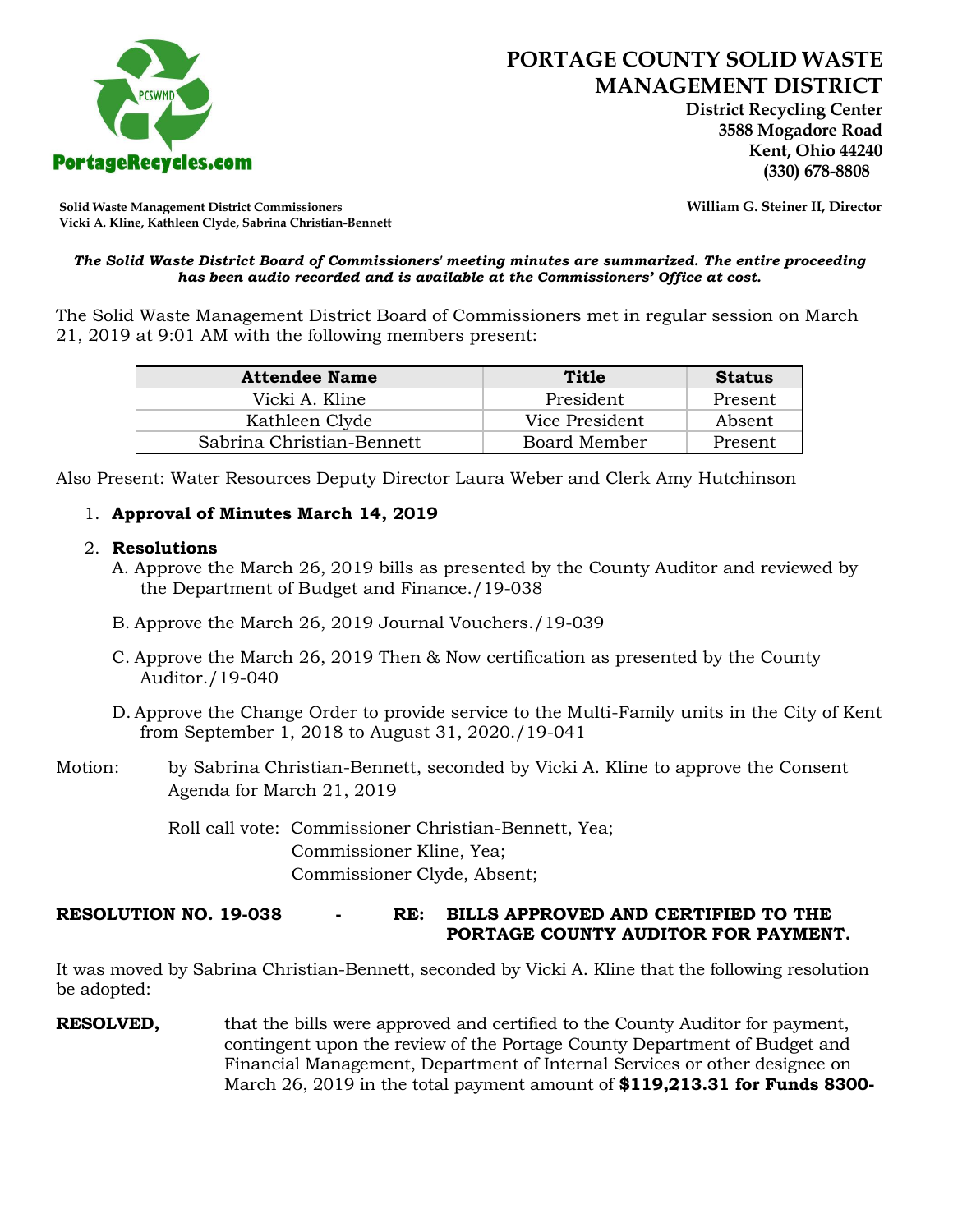**8399** as set forth in the Accounts Payable Warrant Report on file in the office of the Portage County Auditor; and be it further

**RESOLVED,** that the District Board of Commissioners finds and determines that all formal actions of this Board concerning and relating to the adoption of this resolution were taken in an open meeting of this Board and that all deliberations of this Board that resulted in those formal actions were in meeting open to the public in compliance with the law including Section 121.22 of the Ohio Revised Code.

Roll call vote as follows:

Vicki A. Kline, Yea; Sabrina Christian-Bennett, Yea; Kathleen Clyde, Absent;

### **RESOLUTION NO. 19-039 - RE: APPROVAL OF JOURNAL VOUCHERS/ENTRIES.**

It was moved by Sabrina Christian-Bennett, seconded by Vicki A. Kline that the following Resolution be adopted:

| <b>WHEREAS,</b> | the Ohio Revised Code requires that warrants be approved by the District |
|-----------------|--------------------------------------------------------------------------|
|                 | Board of Commissioners for the Portage County Solid Waste Management     |
|                 | District prior to their issuance, and                                    |
|                 |                                                                          |

**WHEREAS,** there are other similar financial transactions defined as journal vouchers/entries that are dissimilar in that they are used to pay for charges for services from one county department and/or fund to another department and/or fund and thus are processed in lieu of issuing a warrant, and

### **WHEREAS,** the Journal Vouchers/Entries are submitted by the Solid Waste Management District Director for review by the District Board of Commissioners; now therefore be it

| 03/26/19 | 719 | \$334,736.56 |
|----------|-----|--------------|
|          |     |              |
| Total    |     | \$334,736.56 |

### **RESOLVED,** that the District Board of Commissioners approves the attached Journal Vouchers/Entries, and be it further

**RESOLVED,** that the District Board of Commissioners finds and determines that all formal actions of this Board concerning and relating to the adoption of this resolution were taken in an open meeting of this Board and that all deliberations of this Board that resulted in those formal actions were in meeting open to the public in compliance with the law including Section 121.22 of the Ohio Revised Code.

Roll call vote as follows:

| Vicki A. Kline, Yea; | Sabrina Christian-Bennett, Yea; | Kathleen Clyde, Absent; |
|----------------------|---------------------------------|-------------------------|
|----------------------|---------------------------------|-------------------------|

# **RESOLUTION NO. 19-040**

This resolution was inadvertently omitted. This is for numbering purposes only.